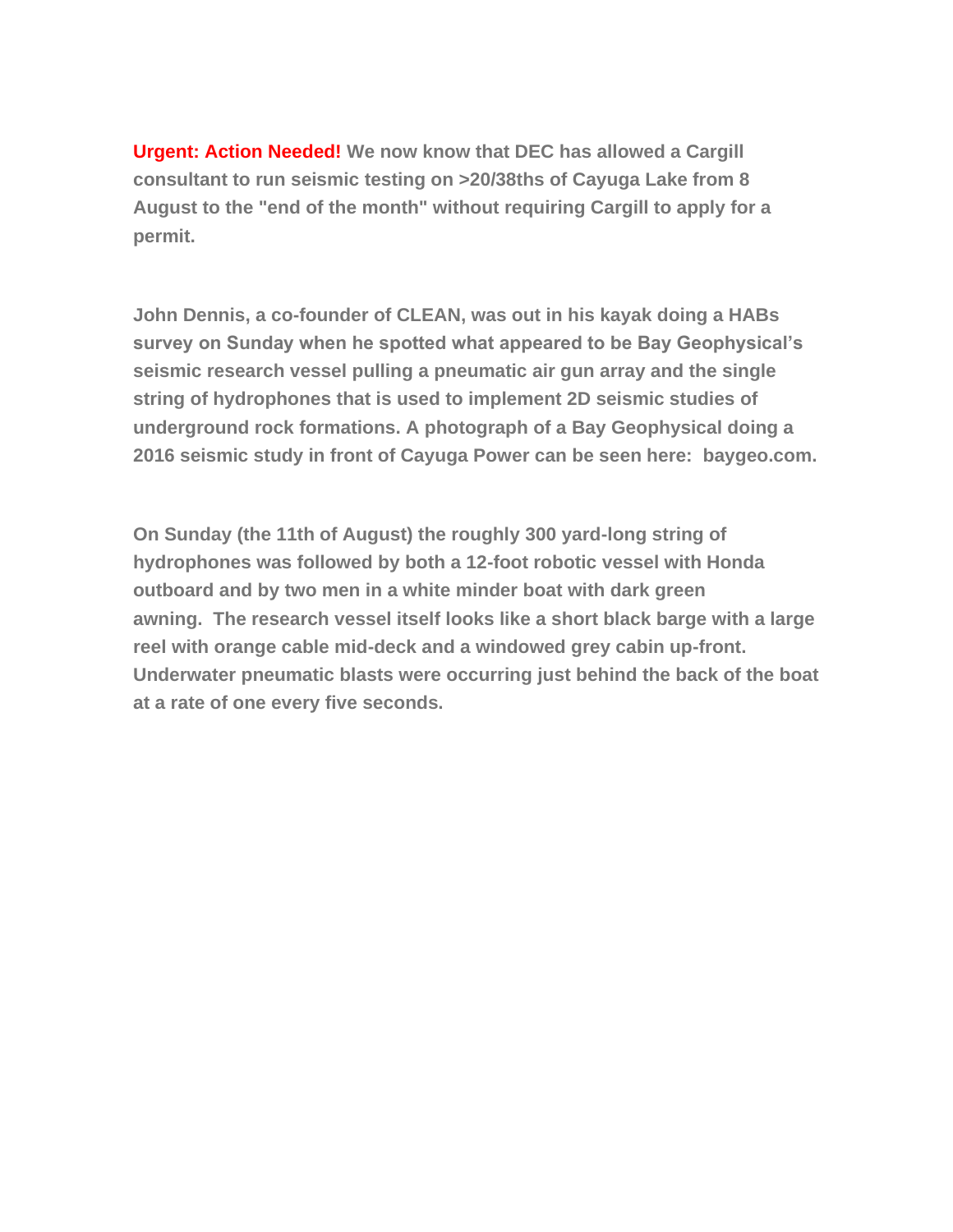

**Hilary Lambert of the Cayuga Watershed Network subsequently learned from contacts at the Dept of Environmental Conservation (DEC) that the testing started August 8 and will run through the end of the month. According to David Lemon, DEC Region 7 Fisheries Manager, "Testing will be conducted in 30' of water or greater and they will utilize an air cannon place below the surface of the water. The area covered will span most of the lake from Long Point south."**

**This testing suggests that Cargill may be planning to expand Cayuga Salt Mine which now lies under about one fifth for the lake to more than half of the lake. Just as the current three-week barrage of pneumatic explosions- timed at one every five seconds when happening--is undoubtedly bad news for our endangered Lake Sturgeons and other fish, any further mining under**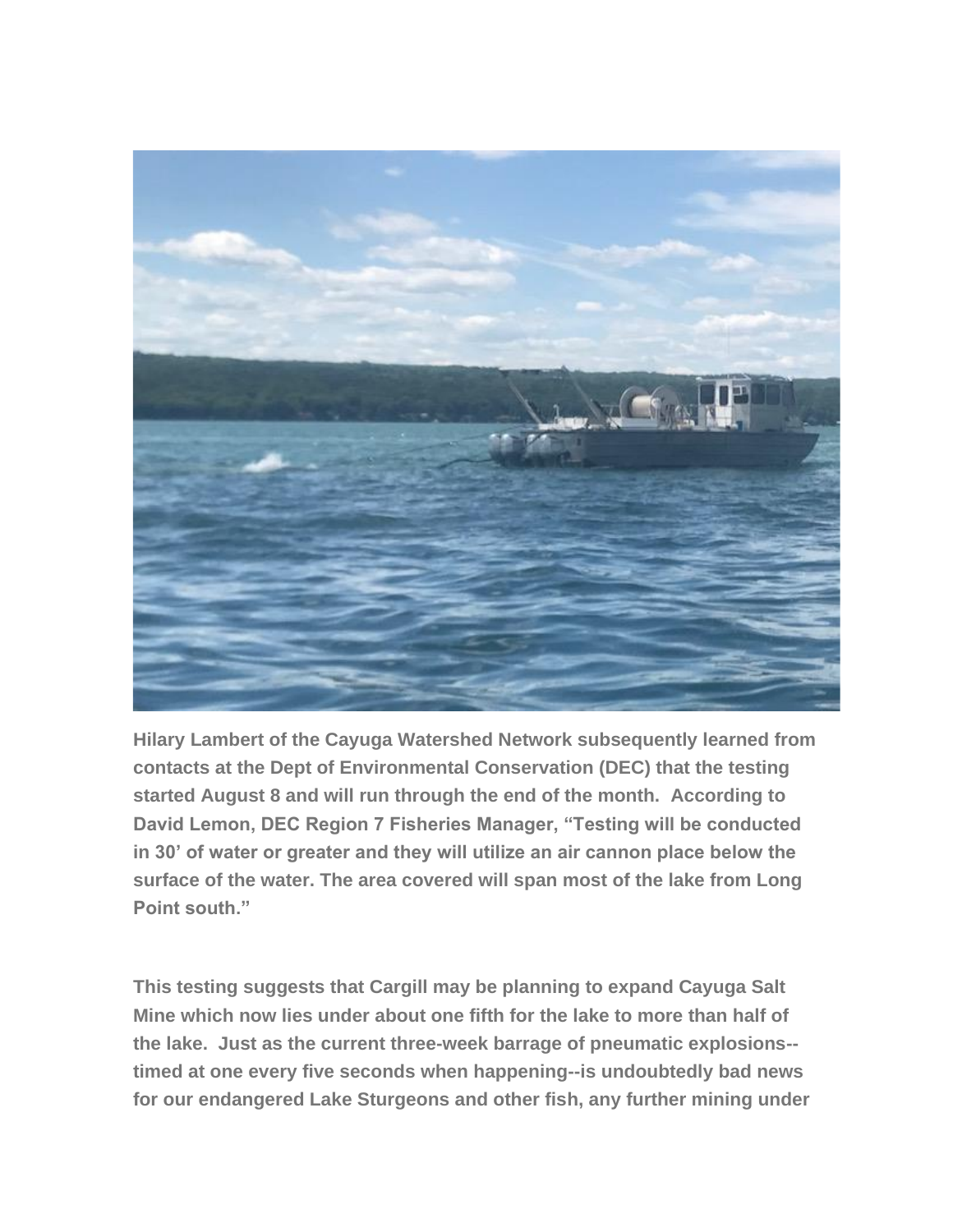**the lake is not good news for Cayuga Lake. When the mine floods, billions of gallons of saturated brine, about 7 times the salinity of seawater is likely to begin leaking into the lake for more than 200 years!**

**The DEC has not required Cargill to apply for any permit, despite the fact that during the fracking boom, DEC required gas companies to apply for permits to run seismic on state lands. CLEAN's attorney, Douglas Zamelis, wrote to the DEC on 15 August, "We respectfully maintain that a plain reading of 190.8(ad) requires a permit for seismic testing of State lands underwater and we see no appreciable difference between the need to regulate state lands that are under water from those that are not." However, we don't see DEC requiring a permit for this round of seismic. It's time to show DEC their gross indifference to the fate of our lake is unacceptable.**

**According to this site,** <https://www.fws.gov/midwest/sturgeon/biology.htm> **19 out of 20 states that are native habitat for lake sturgeon have listed that species as threatened or endangered.**

**"Potential effects of anthropogenic sound sources on marine animals range from disturbance that may lead to displacement from feeding or breeding areas, to auditory damage, tissue trauma and mortality (Popper and Hawkins, 2012). Alternatively, some marine species may experience no effect of exposure to intense sources, particularly if the received frequency does not exceed hearing thresholds (Popper and Hastings, 2009). The area over which anthropogenic noise may adversely impact marine species depends upon multiple factors including the extent of sound propagation underwater, its frequency characteristics and duration, its distribution relative to the location of organisms, and the absolute sensitivity and range of spectral hearing among species (Slabbekoorn et al., 2010; Popper and Hawkins, 2012). Marine seismic surveys typically involve the use of airgun arrays that are towed behind vessels and produce high intensity, low-frequency impulsive sounds at regular intervals."**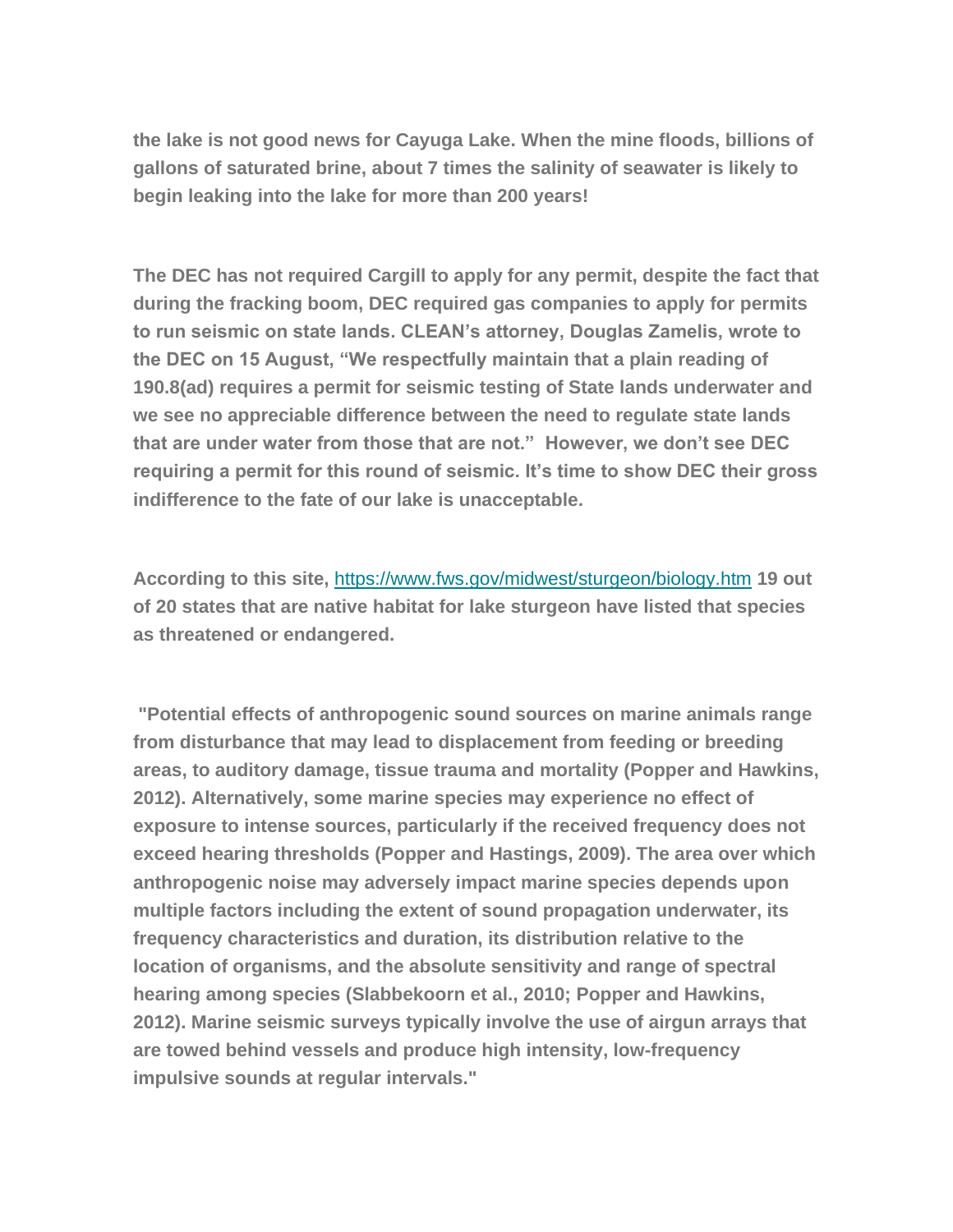**Several countries have adopted precautionary principles in their approvals process for seismic survey activities based on potential impacts to fish and invertebrates (e.g. St Lawrence Seaway in Brêthes et al., 2004; Canada in Department of Fisheries and Oceans (DFO), 2004; Norway in Dalen et al., 2007). These policies restrict the timing, location, and duration of seismic exploration and can often be a source of conflict between various stakeholders (Lewandowski, 2015).**

**The testing will likely impact fish and other aquatic species. If you are on the lake over the next few weeks please document any fishkills you come across. Take photos of any dead fish, estimate numbers of dead fish, and collect samples, ideally for autopsy analysis at Cornell. Please contact us at** [clean.cayugalake@gmail.com](mailto:clean.cayugalake@gmail.com) **to let us know if a) you have seen or collected any dead or injured fish and/or b) you might be interested in joining a demonstration against the current seismic testing, and/or c) send us a copy of any message you have sent to any of the officials listed below.** 

**CLEAN continues to pressure the DEC to require Cargill to conduct a comprehensive environmental impact study before they are allowed to expand their operations under our lake. The thinning bedrock north of the current mines pose a substantial risk of collapse and salinization of our lake and drinking water supply. Cargill is progressing in the construction of a new mining shaft on the east shore of the lake across from Taughannock Park. In ten years time, this location could resemble the ugliness of Portland Point. This development both the safety of our water resources and the viability of the vibrant ecotourism dynamic that is centered on Cayuga Lake and Taughannock Park.**

**Speak up, please write, call, or e-mail:**